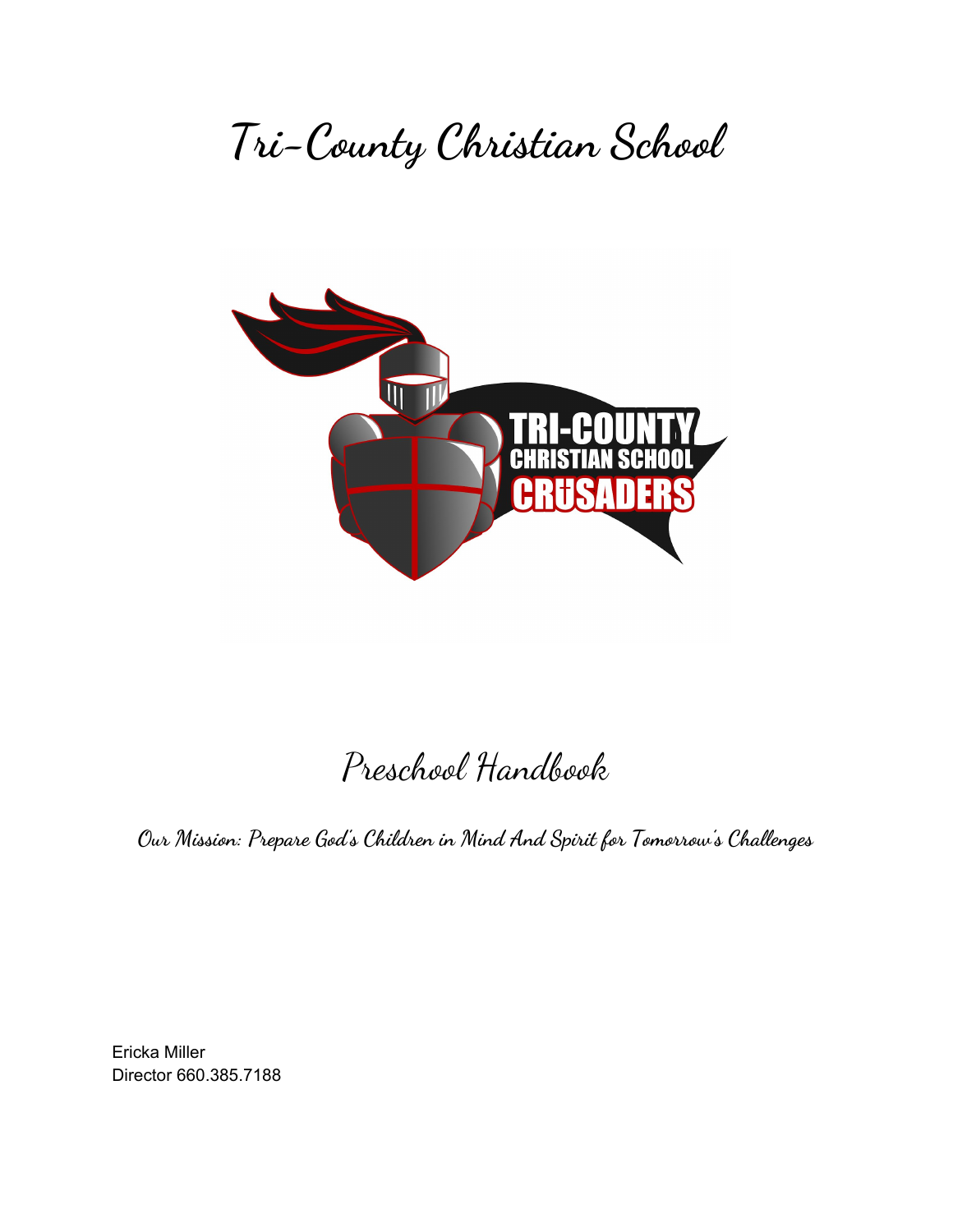#### Table of Contents

#### **Section I Tri-County Christian School Standards**

Our Vision 3 Our Purpose and Mission 3 Statement of Faith 3, 4

#### **Section II Tri-County Christian School Daycare and Preschool Guidelines**

Curriculum 4 Daily Schedule 4 Staff 5 Tuition 5 Health and Safety 5, 6 Arrival, Departure, and Attendance 6 Parental Involvement 6, 7 Grievances 7 Discipline 7, 8 Snacks/Mealtime 8, 9 Clothing 9, 10 Toys 10 Naptime 10 Inclement Weather and Emergencies 10 Emergency Procedures 10, 11 Policy for Abuse and Neglect 11 Field Trip Procedures 11 Transition Policies 11 Biting Procedures 11, 12 Toileting Procedures 12, 13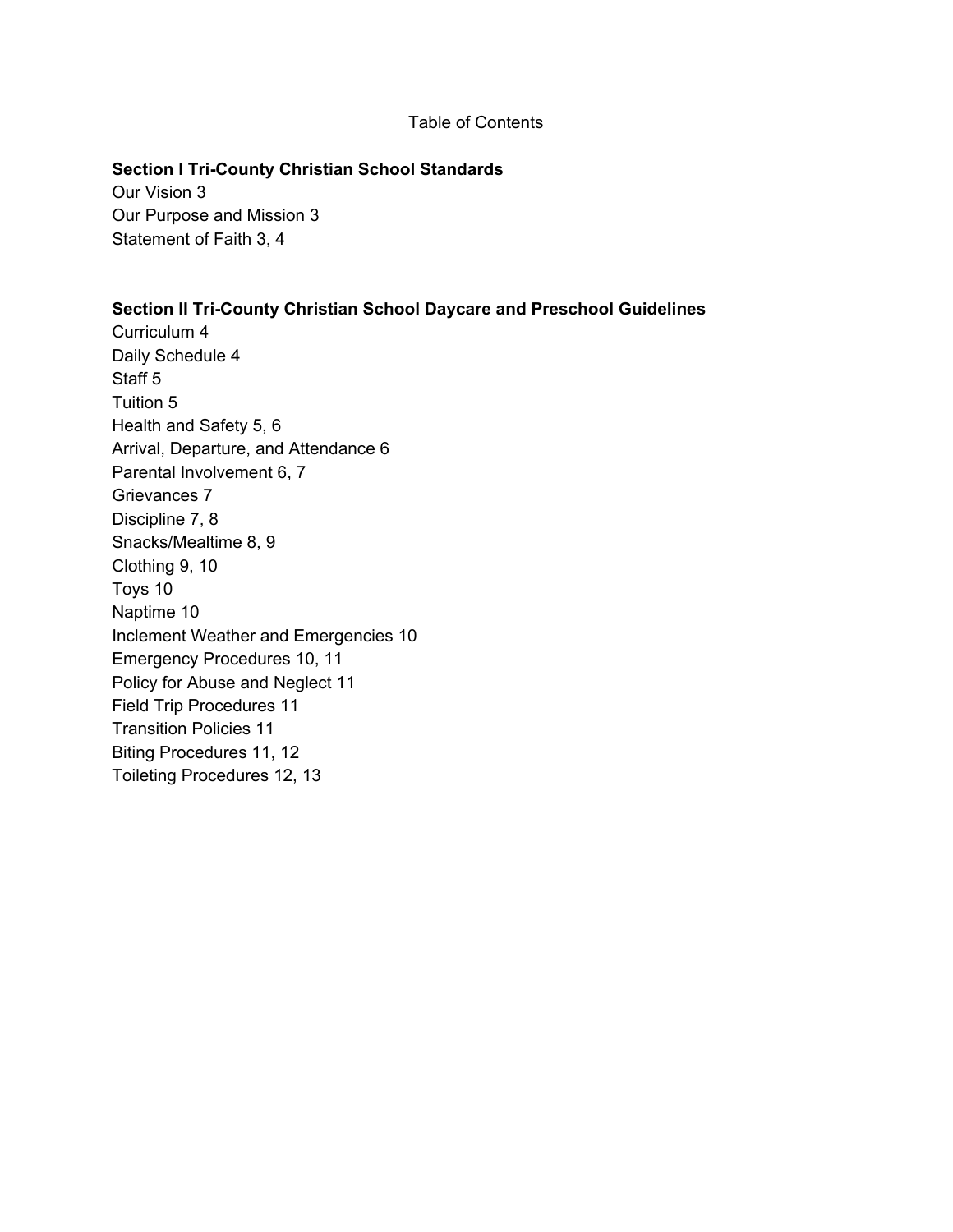# **Tri-County Christian School Standards**

OUR VISION To prepare God's children in mind and spirit for tomorrow's challenges.

OUR PURPOSE AND MISSION The purpose and mission of our school is directly connected to the purpose and mission of the Church. Church is not buildings, rituals, or religious meetings and doctrines. The Church is people – those who have been called out and called together to spread the gospel (Matthew 28:18-20). We see this school as another way to express these relationships which we call "Church". All schools, public and private, came into being as a result of groups of people agreeing to join efforts and abilities to provide the best education possible for students. We feel that Tri-County Christian School is one such group of people who will work together to provide an excellent Christ-centered daycare and education. The following statements describe Tri-County Christian School:

1. Learning is best achieved in an environment that acknowledges God's existence and our total dependence upon Him.

2. God, as He has revealed Himself in scripture, is the creator of all that is, the sovereign authority over history, and the source of all knowledge. Education without acknowledgment of God is weak at best.

3. Scripture tells us that the education of children is the responsibility of parents, not the state or even the Church (Deuteronomy 6:7, Proverbs 22:6). This does not mean that public, private, or church schools are wrong, nor does it indicate that home schooling is the only scriptural option. It simply places the responsibility for such decisions where it belongs – squarely on parents' shoulders. Parents must evaluate the options and decide accordingly.

4. We believe that our children are gifts from God, and that our stewardship of these precious vessels requires a top priority in our lives. Our faithfulness in this area not only affects this present generation, but also generations to come (Psalm 127:3-5, Psalm 103:17-18). 5. It is not our intent at Tri-County Christian School to seclude our children from society and problems therein. It is our goal to prepare and instruct our children to face the secular world in a manner that is pleasing to Christ. We believe that through the word of God and using God-fearing teachers, we can accomplish our goals.

# STATEMENT OF FAITH

WE BELIEVE that God is – and that He is the designer and sustainer of all that is. WE BELIEVE that Jesus Christ is the Divine Son of God who became a man to live an exemplary life; to die a sacrificial, redemptive death; to rise to a powerful confirming life after death; and to ascend to reign as Lord and Judge of all.

WE BELIEVE the Bible to be the Divinely inspired Word of God and to be the only rule we have to go by for our standard of faith and practice.

WE BELIEVE the Bible expressly states that salvation is extended to those who BELIEVE (Hebrews 11:6), CONFESS Jesus as their Lord (Matthew 10:32-33), REPENT (acts 17:30), are BAPTIZED for the forgiveness of sins and to receive the gift of the Holy Spirit (Acts 2:38), and LIVE faithfully throughout their lifetime (Revelation 2:10).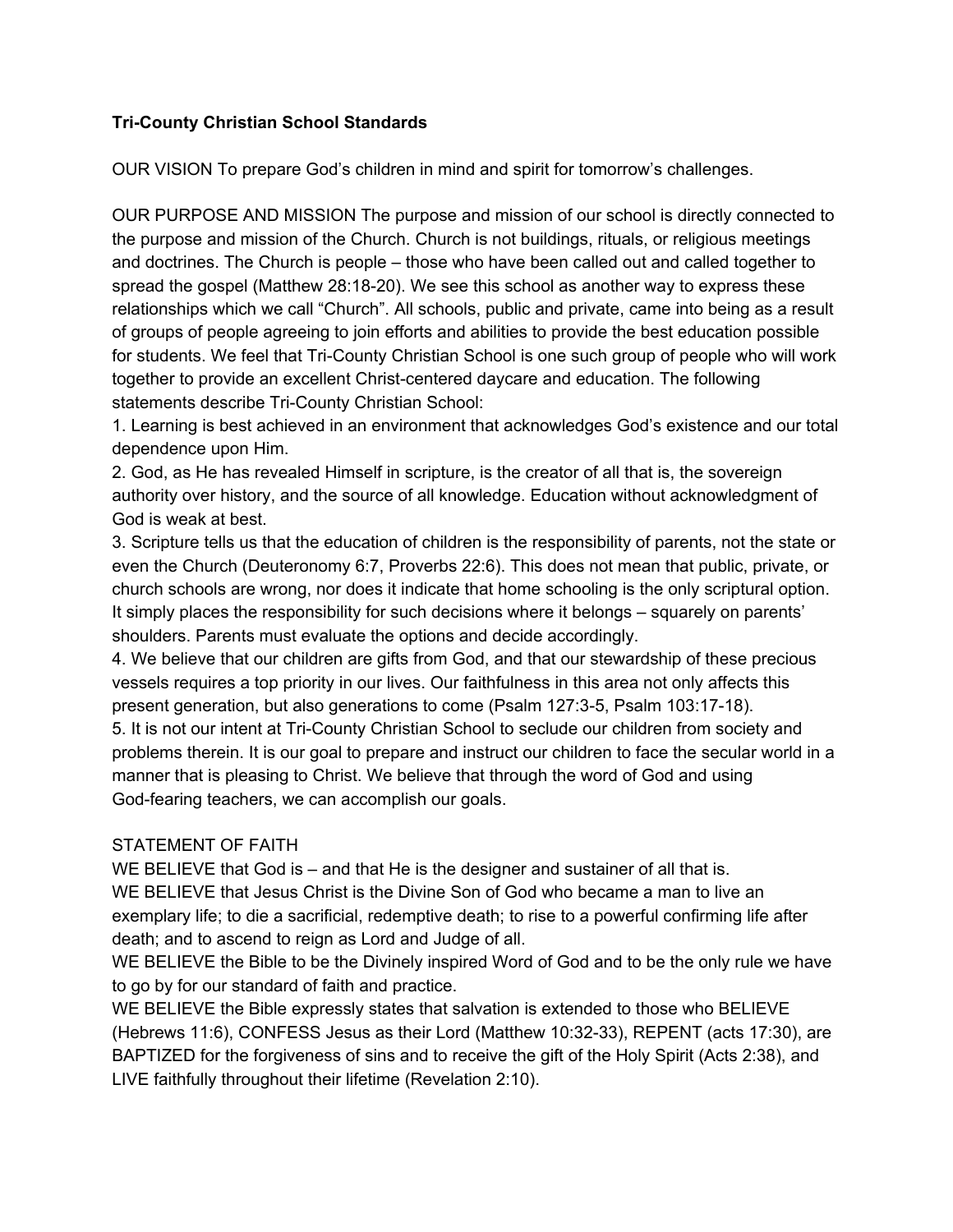WE BELIEVE that Heaven is prepared for Christ's obedient children and hell is prepared for disobedient, unrepentant people, and that these rewards, either good or bad, are to be lived out eternally.

WE BELIEVE that Christ will return to usher the entire world into the presence of the Father and reveal the reward of each person upon the basis of what he or she has done as recorded in the book of Life (Revelation 20:12).

WE BELIEVE that we have been given the responsibility to preach freedom in Christ to all who listen, and to encourage each person to take an obedient stand for Christ.

# **Daycare and Pre-School General Information**

Tri-County Christian School Daycare is open from 6:30am-5:30pm Monday-Friday, except for designated holidays. Our Nursery and Toddler rooms are available from 7:30am-5:30pm on those same days. This handbook is available at www.tricountychristianschool.org and in the Tri-County office.

# CURRICULUM

Tri-County Christian School and Daycare will utilize the Abeka curriculum in our classrooms Peewee- Pre-k. Because we believe children learn from their daily interactions with the environment, as well as from a structured lesson time, the teachers at TCCS work hard to use a good balance of both, all while also giving the children many hands-on activities.

# DAILY SCHEDULE

Each classroom teacher will include a daily schedule of a typical routine as the child begins a class. Teachers are encouraged to give all children outdoor playtime as part of their routine. Outdoor playtime may be limited due to severe weather or playground conditions. After a morning filled with activities, children need a quiet time to refresh themselves for the afternoon. Nap/rest time is scheduled in each room, with the exception of our afternoon Pre-K classes. Children are not required to sleep, but they must rest quietly. Children in the toddler room (ages about 18-36 months) through Pre-K (ages 4-5) will sleep on cots. Children are encouraged to bring a blanket and pillow from home, as well as a favorite sleeping companion, to be kept in an individual nap tub. Infant classrooms will utilize an individualized nap schedule worked out between parents and staff and will utilize multiple classrooms for children to have a more personalized sleep opportunity. Adequate monitoring of sleeping infants will happen on a regular basis.

All Pre-K children will be observed and assessed in the Fall as well as the Spring. These records will be shared with parents. All developmental records will be kept in the main office in the child's file. Enrollment forms, medical forms, etc will be kept in the main office also. Parents are welcome to view their child's file at any time.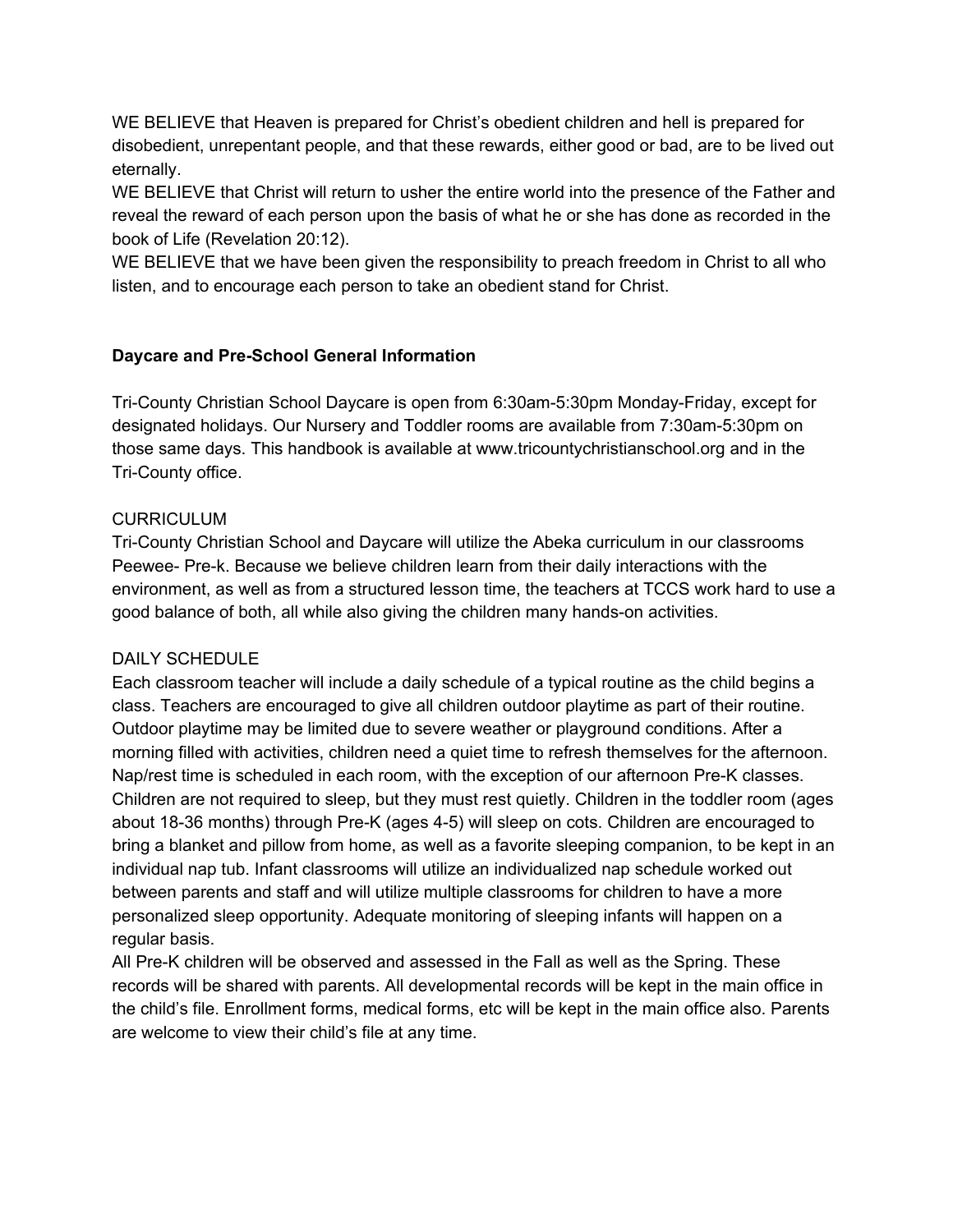#### **STAFF**

The staff at Tri-County Christian School will be carefully selected to provide your child with high quality early childhood education and care. All full-time teachers and assistants in each classroom will be chosen according to their educational and professional experiences, and agreed upon by the School's Board Members. Staff are encouraged to enhance their own learning by attending educational programs and training seminars. Each staff member of TCCS has passed a criminal background check by the Missouri State Highway Patrol and a Child Abuse/Neglect Screening by the Missouri Division of Family Services. We work hard to make sure each teacher has completed first aid and CPR training.

# TUITION

Each child is required to pay a \$30 non-refundable registration fee. All payments are to be made out to Tri-County Christian School in the form of a personal check or cash. All payments are to be placed in the payment box located in the front sign-in hallway or may be given to the office. Bills will be sent out each Monday for the week prior. A late fee of \$10 will be applied for accounts not paid by the 10th of the following month. If you require other payment arrangements, please speak to the administrative staff. If payment of all current money due to TCCS is not received 60 days after the original late notice and payment arrangements have not been made with administration, active enrollment of the child(ren) may cease at the end of that business week and the child(ren) will not be allowed to return until the debt has been resolved. A \$10 charge for returned checks will be charged. Tuition pays for your child's space at our center and is due regardless of attendance. Your tuition will not be prorated for illness, but will be if Tri-County Christian School is closed completely. A fee of \$10.00 will be applied every 15 minutes for any student picked up past 5:30pm. A two-week notice is required before leaving TCCS or the family may be charged for those weeks of service.

#### HEALTH AND SAFETY

All children are required to have up-to-date immunizations for their appropriate age or an exemption card must be on file with the office. Parents are required to notify the program whenever a child has been exposed to a contagious disease. Please keep the staff informed of any food allergies and/or dietary restrictions that your child may be experiencing. If a child becomes sick while at our facility, parents will be asked to pick up children within one hour. Your child may return after 24 hours without symptoms. By excluding ill children from our programs, children and staff will be sick less often which will result in fewer days lost work days for both you and staff. An illness report will be given to parents. Children will be sent home at the discretion of the TCCS administration and staff. Children should not attend TCCS if they exhibit any of the following symptoms:

- a temperature of 100.1 degrees F
- more than one abnormal loose stool
- severe coughing
- difficult or rapid breathing
- yellowish skin or eyes
- pinkeye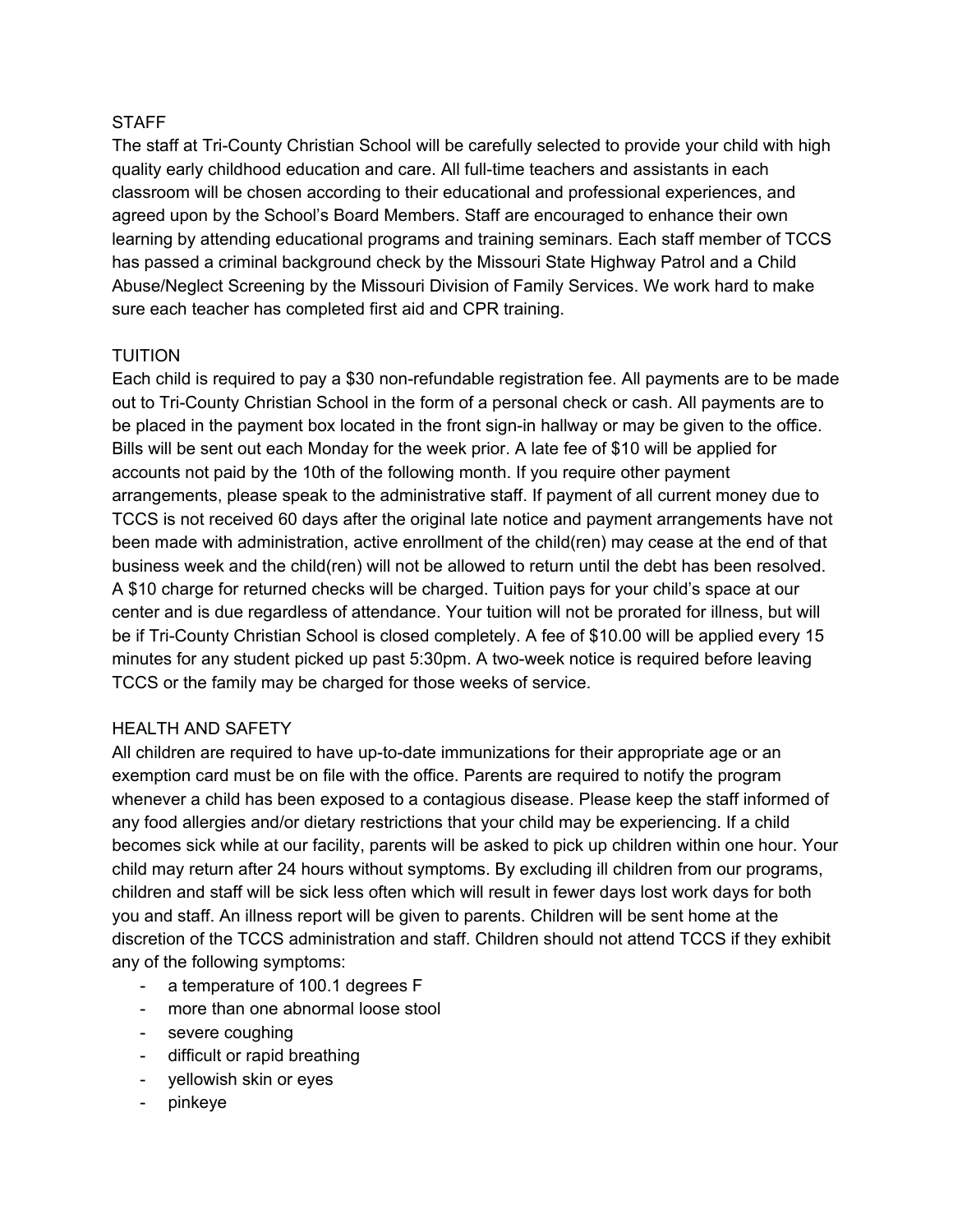- unusual spots or rashes
- sore throat or trouble swallowing
- infected skin patch(es)
- unusual dark, tea-colored urine/gray or white stool
- headache or stiff neck
- vomiting
- severe itching of the body or scalp/scratching of the scalp

If a child has head lice, he/she will be excluded from the program until he/she has received treatment for the condition and is nit free. Hair must be treated with RID or NIX or other approved medications. Clothes, bedding, furniture and car upholstery must also be treated. The child must be re-treated in seven to ten days.

Prescription medication will only be given with written, dated permission of the parents. All medication must be in the original container and should be labeled with the child's name, instructions for administration, including times and amounts of dosages and the physician's name.

Standard and universal safety precautions are used when staff handles bodily fluids or blood. These include the wearing of gloves, frequent hand washing and environmental sanitizing. In case of accident or injury to a child: the child will receive prompt, appropriate medical attention from staff members with CPR and 1st aid training. The staff will contact the emergency medical personnel if necessary. The child will be seen by emergency medical personnel and then transported to Samaritan Hospital if deemed necessary. The parents will be notified immediately with a phone call or an accident form depending upon the severity of the accident/injury. An accident/incident form will be completed and a copy given to the parents if desired. The school's copy will be kept in the child's file.

# ARRIVAL, DEPARTURE, ATTENDANCE

Regular attendance provides a consistent environment for your child and is encouraged. When arriving in the morning, we require you to clock in at the sign in desk and escort your child into his/her classroom. If your child is absent or late, please notify the office for our records. When picking up your child at the end of the day, you must also clock out. Your child must be picked up by an adult, age of sixteen or older. Your child will not be released to anyone not authorized on your authorization form. All children must arrive and depart in child restraints as recommended by Missouri Law. If there are legal issues with your child, you must provide legal documentation to prevent a noncustodial parent from picking up your child. If an adult arrives at the center appearing to be unsuitable to drive the director will ask the adult to call someone to come to pick up both the child and adult. If the adult refuses and proceeds to take the child, 911 will be immediately called.

#### PARENTAL INVOLVEMENT

Families are invited to visit the program anytime, but are also asked to take into consideration that interruptions during classroom lesson time could hinder the learning environment. A positive relationship between families and staff will reflect in your child's learning. Parents are encouraged to occasionally observe their child through the classroom door window, unless the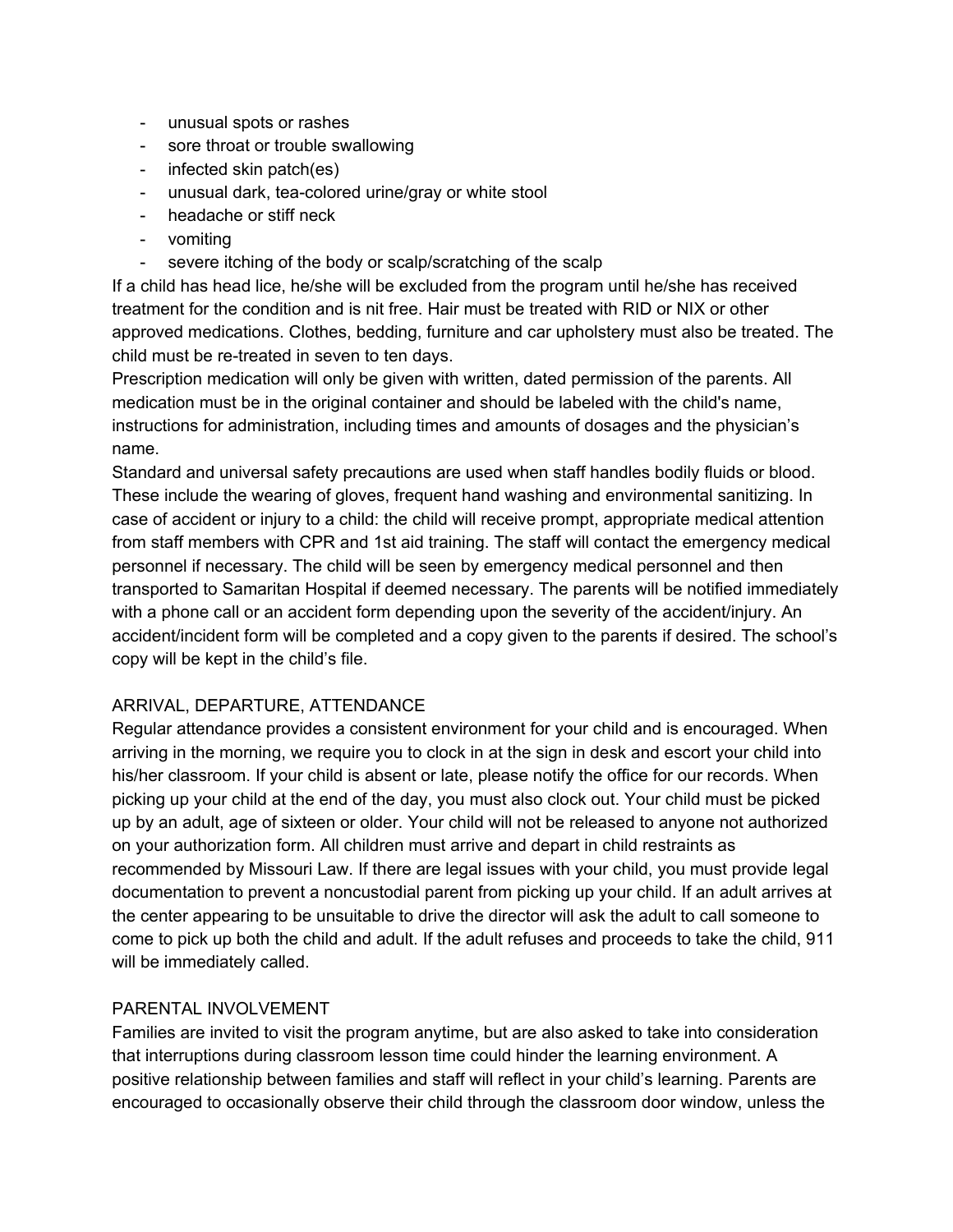lesson time has been completed, and at that time would be allowed to visit in the classroom. Parent Teacher Fellowship (PTF) will meet monthly to plan events and activities and to talk about the finances of the organization. All parents are encouraged to attend these meetings. Monthly newsletters are sent home and are posted with each classroom. These will provide you with information about your child's activities for the upcoming month as well as explain some of the information they will be talking about in class lesson times. Formal parent-teacher conferences are not scheduled but are encouraged to be made if a parent has any special concerns. Parents are encouraged to visit the school website at

<https://www.tricountychristianschool.org/> and the Facebook page at

<https://www.facebook.com/TCCSMacon/>. Upon prior request, parents are welcome to view their child's files during regular business hours. TCCS will not provide copies of files. If a subpoena is issued for records, a fee of \$0.50 per page of the documents will be charged. Parent participation is always welcomed and encouraged. Parents are invited to share hobbies, special interests, pets and their places of work. We also appreciate any and all help for classroom holiday parties. Please contact the teacher to schedule these events. Opportunities to assist in TCCS special events, donate or collect materials, serve on the PTF board or provide services to improve or maintain our program will be made available on an as-needed basis. Daily communications between teachers and parents to discuss activities, accomplishments, and behaviors are expected. Parents are encouraged to call or email teachers during lunch or nap times to gain information. Parent participation and involvement in planning is encouraged. Parents are encouraged to come for an orientation visit at the beginning of each school year. This orientation visit will allow the child to develop a positive picture of what "school" is all about and get them familiar with who their teacher is and what their classroom looks like. Parents are welcome to speak with teachers about classroom routines as time allows. The director will be available to meet with parents explaining the school's procedures and policies.

#### **GRIEVANCES**

If a parent has a concern or grievance, the parent should put the concern in writing, contact the director and set up an appointment to discuss a solution to the concern. If the problem cannot be resolved at that time, parents should contact the Tri-County Christian School Board Members and set up an appointment to further discuss the concern and solutions. If an agreement cannot be reached, Tri-County Christian School has the right to terminate attendance for the child.

# **DISCIPLINE**

Tri-County Christian School is dedicated to the training of children in a program of study, activity, and living that is Christ-centered. We believe that "all things should be done decently and in order" and that our students should be taught to accept the responsibility to "walk honorably before all men". The primary objectives of the TCCS program of discipline are:

- 1. Help students develop self-control.
- 2. Help students learn respect for proper authority.
- 3. Help students to assume increasing responsibility.
- 4. Help students to develop the ability to exercise freedom wisely.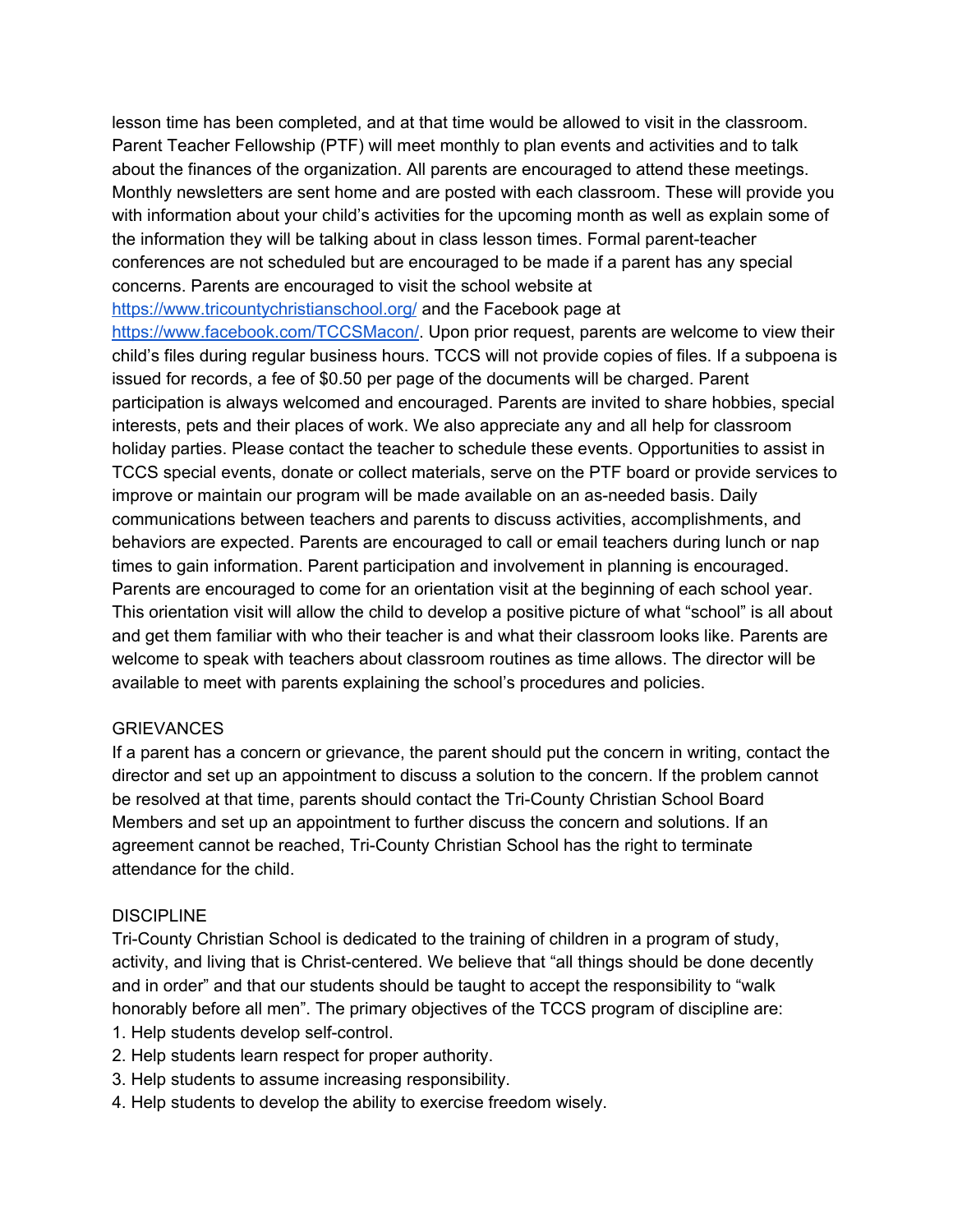5. Help students develop positive attitudes in the area of human relations.

If a child displays behavior in violation of Godly character and Biblical principles, that student will be subject to disciplinary measures. Discipline reports will be filled out and expected to be signed by the parent and kept in the child's file in the main office. The following measures will be taken for severe or continuous behavioral problems:

1. Firm, yet positive statements of redirection of behavior will be used. If the behavior continues or redirection does not resolve the issue, the child will be asked to be separated from the group and spend some time alone.

2. Student sent to the Daycare Director or Principal's office.

3. A discussion between the TCCS staff and parents/guardians. Further disciplinary measures will be discussed and agreed upon.

- 4. Corrective discipline; may involve spanking with parental permission
- 5. Suspension
- 6. Expulsion

# SNACKS/MEALTIME

#### Nursery:

For infants on breast milk, formula, and baby foods; an individual schedule for each child will be agreed upon between the family and the nursery staff. The program believes that each infant develops his/her own natural biological schedule, and desires the very best for each baby by working side by side with the family on this matter. No formula will be provided by TCCS. Families will be expected to bring in 1-2 canisters of formula and replenish on an as needed basis, communicated from the staff. For any breastfeeding babies, milk will be expected to be brought in containers or bottles, thawed, daily. Bottles need to be labeled and kept in a lunch box with an ice pack. 1-2 frozen labeled bags of milk are encouraged to be left at the center in case of emergency. Any unused thawed breast milk will be sent home daily with the family. For any babies in our nursery who need more than bottles, parents will be expected to provide all snacks and meals they wish to be given throughout the day. Babies should be fed their first meal of the day before being dropped off at the nursery. Parents may bring meals that need to be kept chilled in their child's lunch box, or may ask to have it kept in the refrigerators, in the nursery. Quick warm up meals are acceptable if they are precooked and only need slightly warmed. Food requiring more than a minute to warm should not be packed and expected to be served, as our staff will not have the time to do this for every child. Snacks and meals should be pre cut to avoid choking hazards. Any food brought that our staff feels is unsafe for a particular child will be politely brought to the parents' and/or guardians' attention and will be asked to be changed for the child's safety.

# Toddlers:

Toddlers will begin learning table manners and safety as they enter the Toddler room. Parents are expected to also pack a lunch that can be left in the cubby until meal time. Quick warm up meals are acceptable, but cold lunches are encouraged to ease the prep time on the staff, as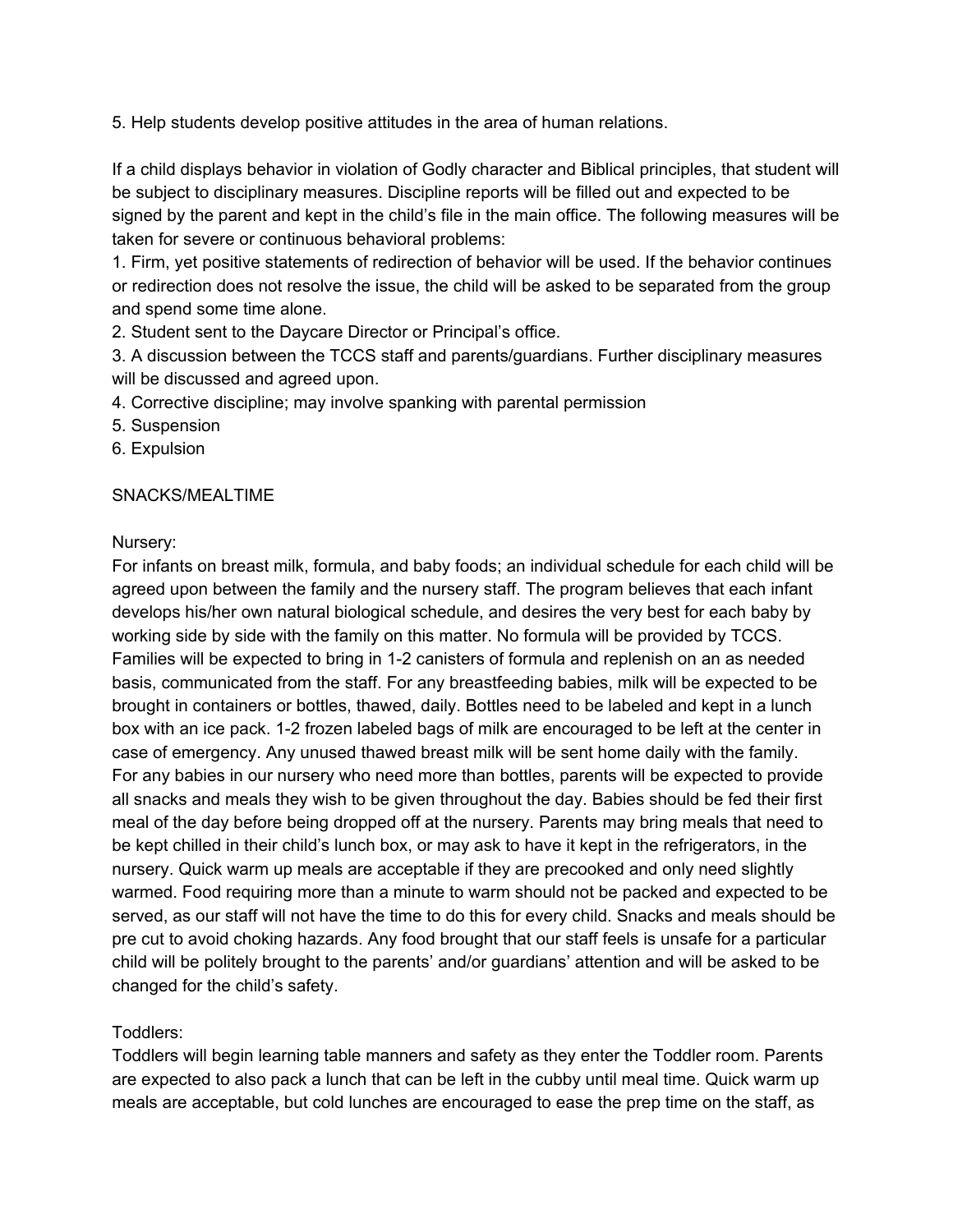they will have multiple children to get lunches ready for. Any part of the meal that needs cut should be done so ahead of time, and cut in portions that will not be choking hazards to the child. Any food served that our staff feels is unsafe for a particular child will be politely brought to the parents' and/or guardians' attention and will be asked to be changed for the child's safety. All snacks will be provided from the school as long as the monthly snack fee is paid. Should a toddler have special dietary restrictions, this should be brought to the office's attention ahead of time and arrangements will be made to accommodate that child.

#### Pee-Wees-Pre-K

Children enrolled in our Toddler-Pre-K programs will be served a morning and afternoon snack. Each child will be offered milk with their morning snack and orange juice with their afternoon snack, unless other arrangements have been made based on dietary circumstances. Every child will also be offered a choice of white milk, chocolate milk, or an orange juice at lunch if they do not have a drink with their lunch. Lunch will be served between 11:00am and 12:00pm depending on the age of your child. When at the meal table, children will be expected to remain seated until asked to get up after the meal. It will be the responsibility of the teachers to pass out drinks and throw away trash during the meal/snack.

Students will be expected to use table manners while at the table, which will be taught in the first several weeks of school. A packed lunch will be expected to accompany each child that stays past the lunch hour. TCCS encourages each parent/guardian to pack a balanced nutritional meal for their child, that does not require being warmed up by our staff, as we will not have the availability or time for this. Our staff are all trained to encourage each child to start with eating at least half of their protein item, before moving on to other sides.

Homemade food items and store bought items brought by parents are allowed to share with their child's classmates when a student has a birthday, if they desire. Parents will be asked to take into consideration any specific food allergies within their child's class in order to allow all children to be included with the celebration.

# CLOTHING

Children should arrive at TCCS dressed appropriately for children's activities. Children will be involved in messy activities both indoors and outdoors. This is true for our infants through Pre-K children. Outdoor play is encouraged daily for all of our children, weather permitting. Outdoor play may be cancelled when temperature is less than 30 degrees and more than 90 degrees. Teachers may increase or limit the time spent outdoors according to the weather and age of the children. Please provide your child with boots, coat, hat, gloves, etc. according to the weather. Rubber-soled shoes are the safest for your child. Avoid patent leather, cowboy boots, jellies, flip-flops and sandals if possible. These can be the cause of many accidents. REMEMBER: Children will get dirty!!! Children will not be kept inside because of lack of clothing. Each classroom has a small supply of extras that may be used if you forget to bring appropriate items. Our supply is very limited, so please try to remember items that will keep your child comfortable while outdoors. Extra items can be kept in the child's cubby to help with these situations. Infants and toddlers should arrive each day with three complete changes of clothing. Parents are responsible for providing diapering supplies for their child. All items should be clearly marked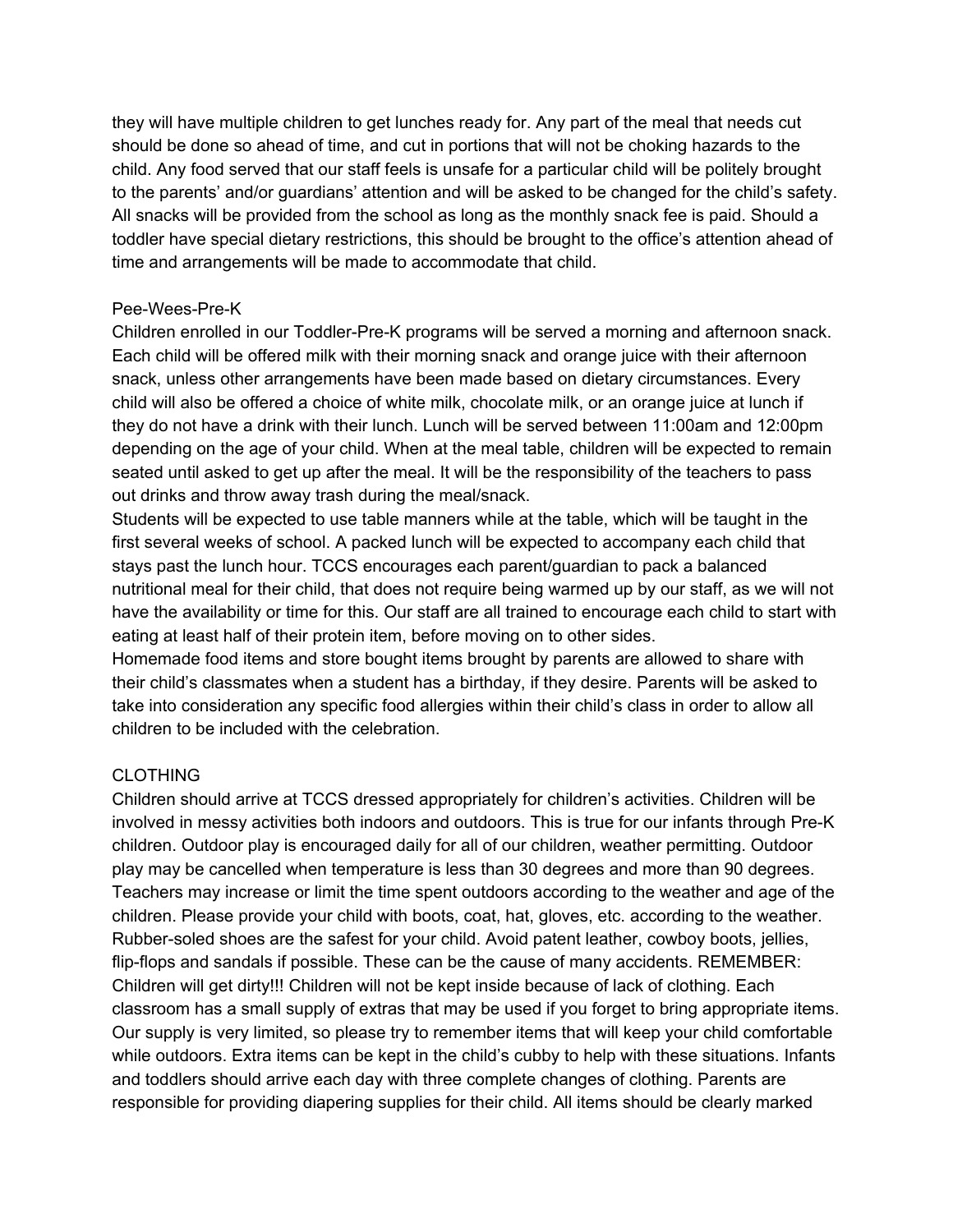with your child's name. Children that are potty training will also need additional changes of clothing each day. We strongly encourage the use of Pull-Ups while actively working on pottytraining. Please help your child as they learn the skills of self care by dressing him or her for success in clothing that is easy to get on and off. Preschool children should arrive with one complete change of clothing. This can be kept in your child's cubby until needed. If your child has a backpack or other bag, please make sure to check it for soiled clothing. This will help to ensure your child always has a clean set of clothing in case of accidents. Please have all items clearly marked with your child's name.

# TOYS

Tri-County Christian School has and will offer your child many stimulating toys and activities. The program realizes that from time to time, there are special items that children would like to bring to the school. Each classroom will set standards for bringing items based on classroom events and the age of the children. Children may also bring a small sleep toy to use during naptime. Preschool children will be expected to share their toy with the other children. Under NO circumstances can a toy weapon or other violent toy be brought to the program. If the toy becomes a problem and is a distraction to the classroom, the child will be asked to keep the toy in their cubby. If it continues to be an issue, parents will be asked to leave the item at home.

# NAPTIME

Naptime is required by all of our preschool children. Following lunch, children in our Pee wee, Middler, and Morning Pre-k classes will be asked to lay down on a cot to rest. Naptime in the Pee wee room will begin around 11:30am and will end around 2:00pm. Naptime for our Middlers and Pre-k students will begin around 12:00pm and end around 2:00pm. All children are asked to bring a small pillow and blanket to be left at school during the week, and taken home on the weekends to be washed. Sleep times in nursery and toddler rooms may be determined based on the needs of that room on a daily basis.

# INCLEMENT WEATHER AND EMERGENCIES

Every effort will be made to have the program open on snowy and icy days. However, inclement weather may make conditions so hazardous that it is dangerous or impossible for employees and children to attend. For the safety of everyone if the weather is so severe that it is unsafe, cancellations will be announced. Please check our school Facebook page or the local radio station for early dismissal and closing information. Anyone can also call the school office regarding questions on the matter.

# EMERGENCY PROCEDURES

TCCS prepares for emergencies through preparation and practice. Drills are practiced twice yearly. Teachers are responsible for counting children before and after arriving at their designated meeting spot. In the event of a fire, each classroom will follow the map to the nearest available door and proceed to their designated meeting spot as posted in the classroom. In the event of a fire, all classrooms will meet on the west side of the building, at the edge of the playground. In the event of a tornado warning, teachers and students will proceed to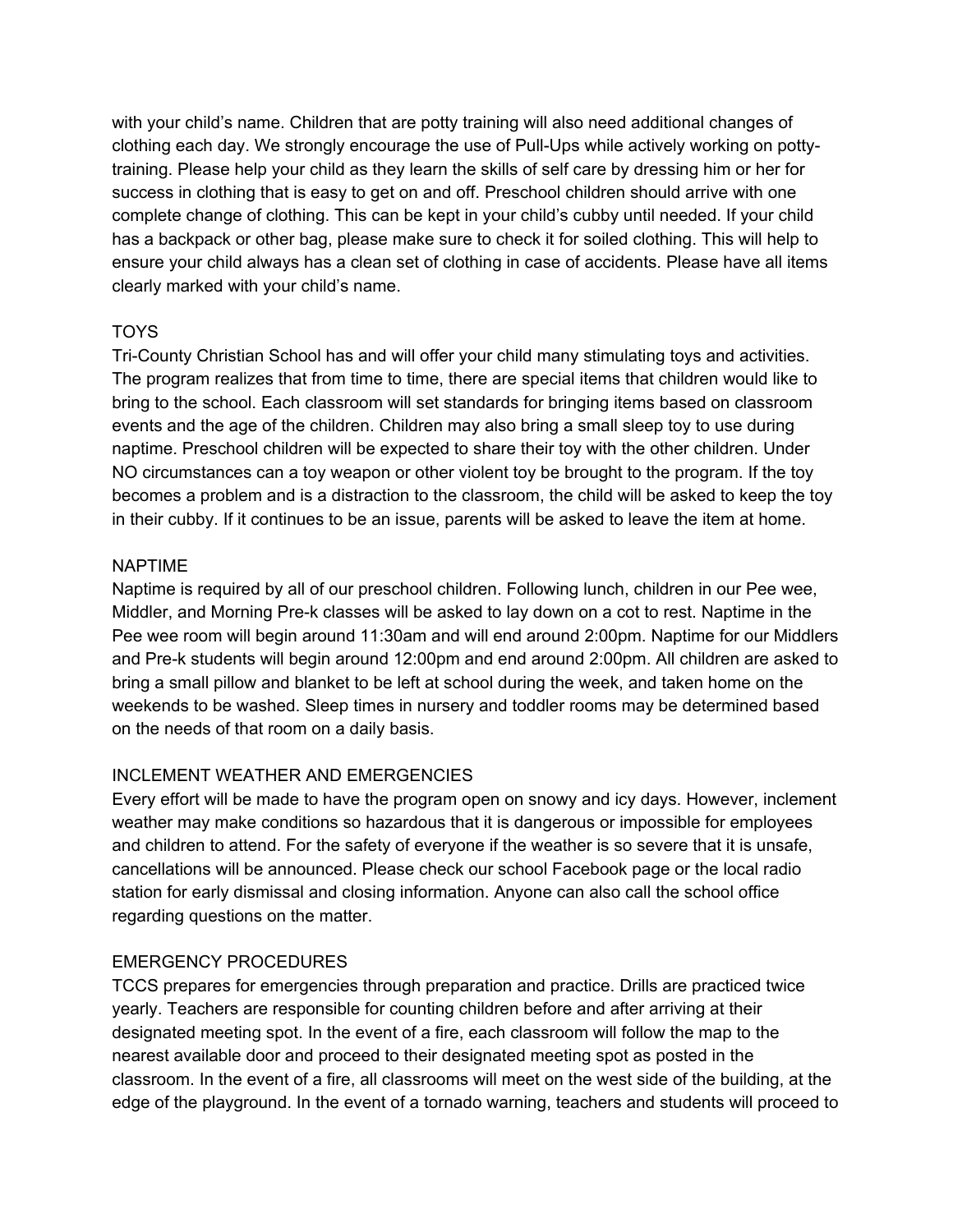the basement of Crossroads Christian Church. In the event of an intruder, teachers have been trained to remove the children from the building and meet at an agreed upon safe location, which is not discussed with the children ahead of time. Emergencies will be announced over the intercom in the building. The director will check each classroom and count children after each drill and in the event of an actual emergency.

# POLICY FOR ABUSE AND NEGLECT

All employees are mandated reporters under Missouri Law. If a staff member suspects child abuse or neglect, the staff member must report it to the Executive Director immediately. All suspicions of abuse or neglect must be documented in writing on an Incident Report Form and given to the director within 24 hours of the verbal report. Reports must be dated with detail about the event or situation including time and location. The abuse or neglect will be reported to the Child Abuse and Neglect hotline at 800- 392-3738.

In the event a staff member is accused of abuse or neglect, without foundation, the staff member may be placed on paid leave pending an investigation by the Children's Division. TCCS will cooperate completely with all agencies involved in the investigation. Services to the family may be terminated immediately, at the discretion of the Daycare Director, if child abuse and neglect accusations are proven false.

#### FIELD TRIP PROCEDURES

Field trips are a hands-on learning activity for young children. Field trips will be allowed only with children two and older. Written parental permission must be secured before a child is taken on a field trip. Either the Daycare Director or TCCS Principal will attend each field trip, as well as the teachers arranging the trip. Parents are encouraged to join their child's class as well. Transportation will be provided for the children, and parents may be encouraged to bring their personal vehicles. Families will be asked to assist with the cost associated with said trips.

#### TRANSITION POLICIES

TCCS strives to make transitions from one classroom to another, for all children, as smooth as possible. In order to make this happen, a child's age, development, and the available space in the next room will be considered at the time a transition may be needed. We are firm believers in not disrupting the classroom dynamic when possible, and so, Tri-County does not transition students very often throughout the year. Babies and Toddlers usually move classrooms (if needed) around Christmas/beginning in January or at the beginning of the next school year. Starting in our Pee Wee class, a child will remain in their class until the following Fall, unless other arrangements have been discussed and arranged. An exception may be made if the Director feels it is in the best interest for the child and the classroom as a whole. Early in the morning and late in the afternoon, children may be grouped together in a different room in order to abide by appropriate staff to student ratio.

#### BITING PROCEDURES

Biting is very common in groups of infants and toddlers. There are many reasons young children may bite another child. These include: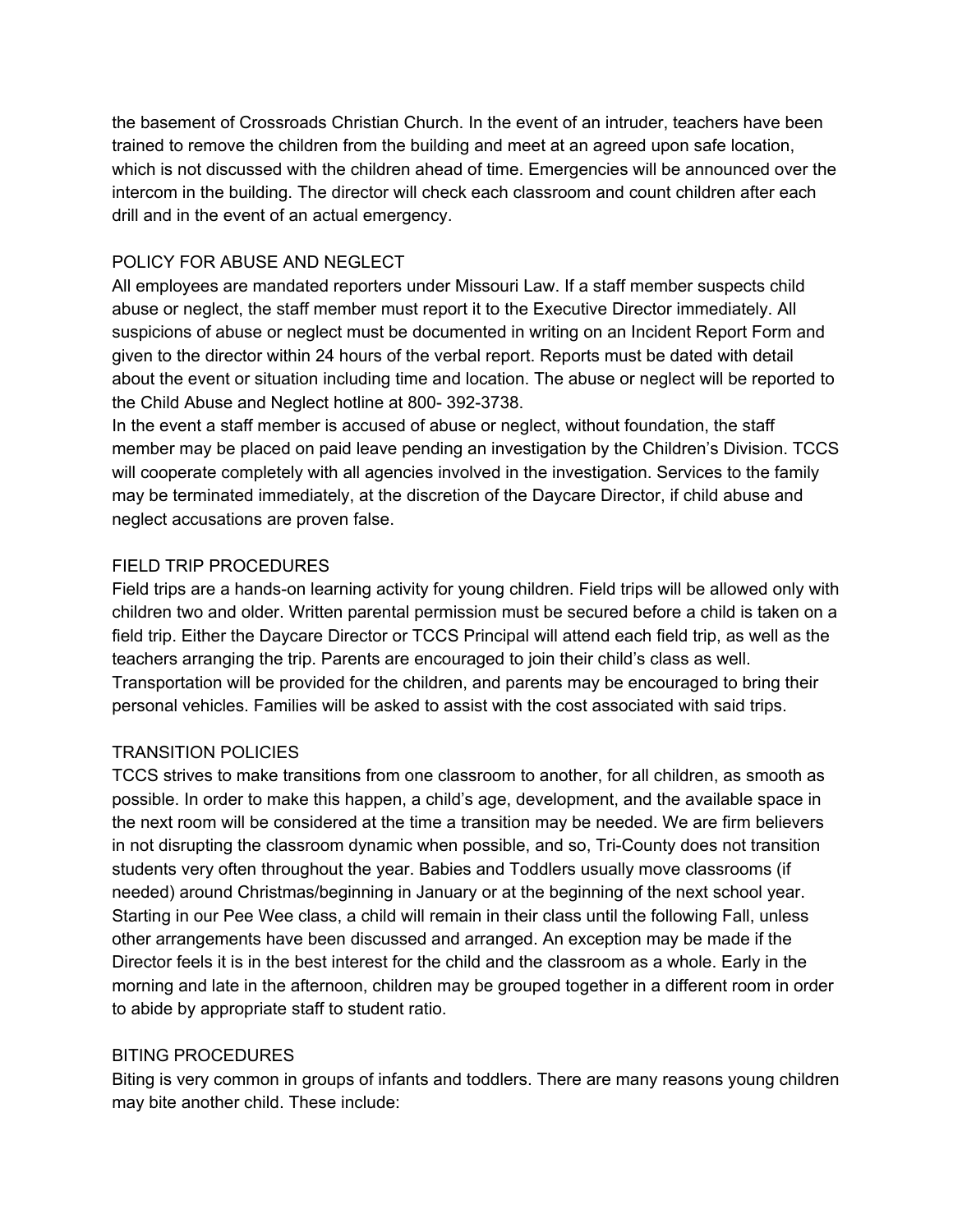- Teething causes their mouths to hurt
- Children are experimenting
- Children are exploring cause and effect and they want to make something happen
- Children are trying to interact with another child
- Children feel frustrated and lack the coping skills
- Children are overwhelmed by too much noise, confusion or excitement
- Children are asking for attention
- Children are imitating behavior
- Children feel threatened or feel their possessions are being threatened
- Children sense adult tension

The following strategies will be utilized to prevent biting:

- Teething toys will be offered to children
- Many sensory activities will be provided to satisfy curiosity
- Behavior will be guided to promote positive interactions with children
- Children will be observed for mounting frustration
- Noise and confusion will be minimized, when possible
- Attention will be given for positive behaviors
- Loving and supportive behavior will be modeled

The staff at TCCS will respond to a biting incident promptly with immediate action using the following steps:

- Comfort the child who was bitten
- Wash the wound
- Apply an ice pack to help keep bruising down
- State clearly to the offender that biting is not all right. The talk will be firm and serious. The offender will be asked to sit out for a short period of time.
- Let the child who bit help you care for the bitten child. This gives the child the opportunity to help and to leave the role of aggressor.
- Offer the biter support and use the moment to teach caring behaviors. Remember, from the biter's point of view, it is scary to be so out of control that he hurts someone. Help the child who bit understand there are other ways to express anger and frustration, such as using words.
- The bite will be documented on an Incident Report Form and given to parents to be signed and returned to staff.
- The child who bit will also have the incident documented and given to parents to be signed and returned to staff.

#### TOILETING PROCEDURES

Children are unique individuals and each will have their own varying age, motivations, and an array of self help skills enabling them to successfully use the bathroom on their own. Some children will need a reward system and others will be motivated by discomfort. The staff will